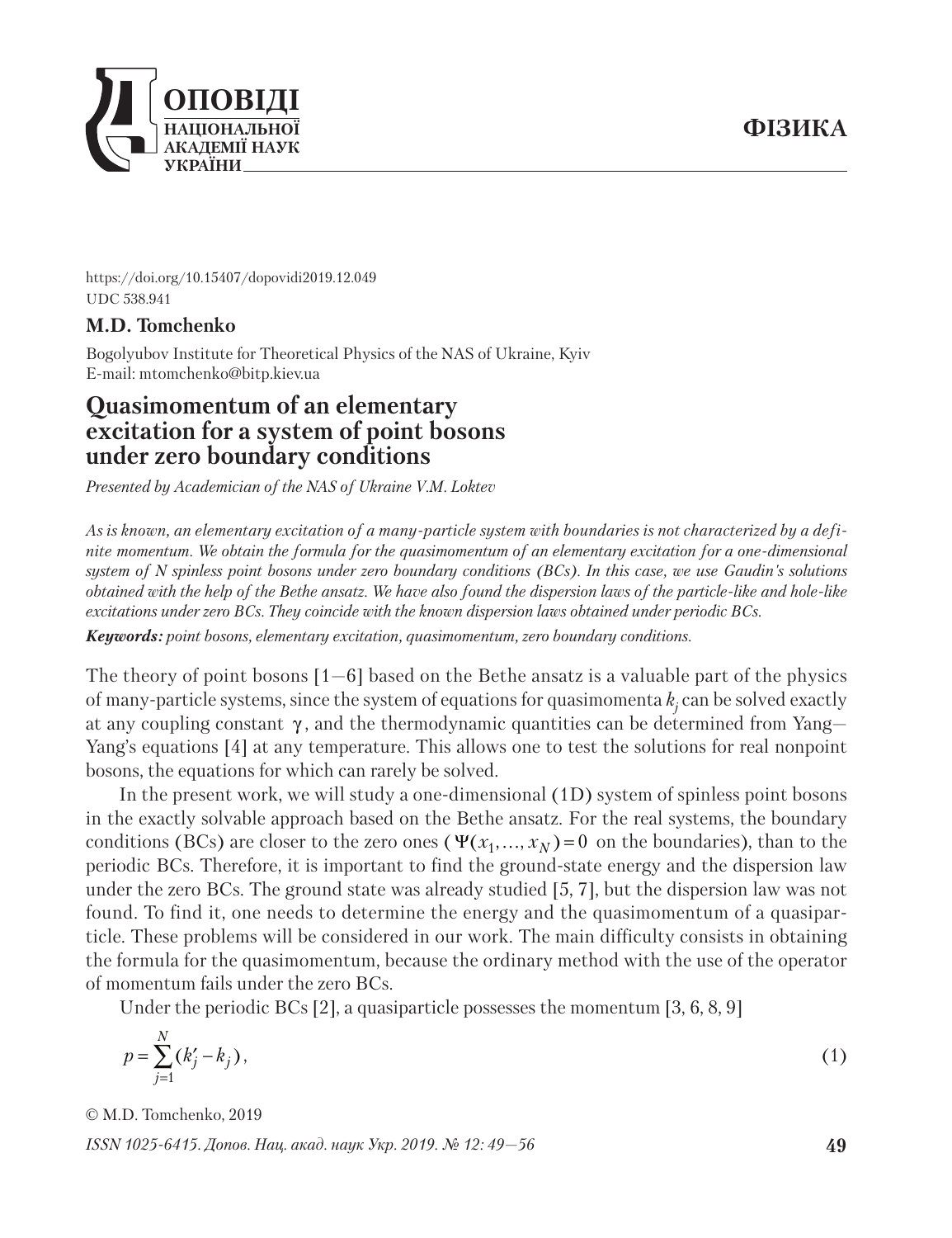where  $k_j$  are the solutions for the ground state,  $k_j$  are the solutions for the state with one quasiparticle. This definition of the momentum of a quasiparticle is self-consistent: the thermodynamic velocity of sound ( $v_s^{th} = \sqrt{m^{-1}\partial P}/\partial \rho$ ,  $P = -\partial E_0/\partial L$ ,  $\rho = N/L$ ) coincides with the microscopic one (  $v_s^{mic} = \partial E(p) / \partial p \big|_{p \to 0}$  ) [3].

Under the zero BCs, the quasimomentum of a quasiparticle was obtained similarly to (1) [7, 10]:

$$
p = \sum_{j=1}^{N} (|k_j| - |k_j|). \tag{2}
$$

However, in such approach, the equality  $v_s^{th} = v_s^{mic}$  is strongly violated [7]. Below, we will define the quantity *p* in such a way that this difficulty disappears.

**Initial equations**. Consider *N* spinless point bosons placed on a line of length *L*. The Schrödinger equation for such system reads

$$
-\sum_{j} \frac{\partial^2}{\partial x_j^2} \Psi + 2c \sum_{l < j} \delta(x_l - x_j) \Psi = E \Psi. \tag{3}
$$

We use the units with  $\hbar = 2m = 1$ . Under the periodic BCs, for each of the domains  $x_1 \leq$  $\leqslant x_2 \leqslant ... \leqslant x_N$  , a solution of the Schrödinger equation is the Bethe ansatz [2, 5]

$$
\Psi_{\{k\}}(x_1, ..., x_N) = \sum_{P} a(P) e^{\int_{l=1}^{N} k_{P_l} x_l}, \tag{4}
$$

where  $k_p$  is one of  $k_1, ..., k_N$ , and *P* means all permutations of  $k_l$ . Under the zero BCs, the solution is a superposition of counter-waves [5]:

$$
\Psi_{\{|k|\}}(x_1, ..., x_N) = \sum_{\{\varepsilon\}} C(\varepsilon_1, ..., \varepsilon_N) \Psi_{\{|k|\}}(x_1, ..., x_N),
$$
\n(5)

where  $k_j = \varepsilon_j |k_j|$ ,  $\varepsilon_j = \pm 1$ . Under any BCs, the energy of the system is

$$
E = k_1^2 + k_2^2 + \dots + k_N^2. \tag{6}
$$

Under the periodic BCs,  $k_i$  satisfy Lieb—Liniger's equations [2] that are usually written in Yang—Yang's form [4]

$$
Lk_j = 2\pi I_j - 2\sum_{l=1}^{N} \arctan \frac{k_j - k_l}{c}, \quad j = 1, ..., N.
$$
 (7)

We will use Lieb—Lininger's equations in the Gaudin's form [5]:

$$
Lk_j = 2\pi n_j + 2\sum_{l=1}^{N} \arctan\frac{c}{k_j - k_l}\bigg|_{l \neq j}, \quad j = 1, ..., N,
$$
\n(8)

**50** *ISSN 1025-6415. Dopov. Nac. akad. nauk Ukr. 2019. № 12*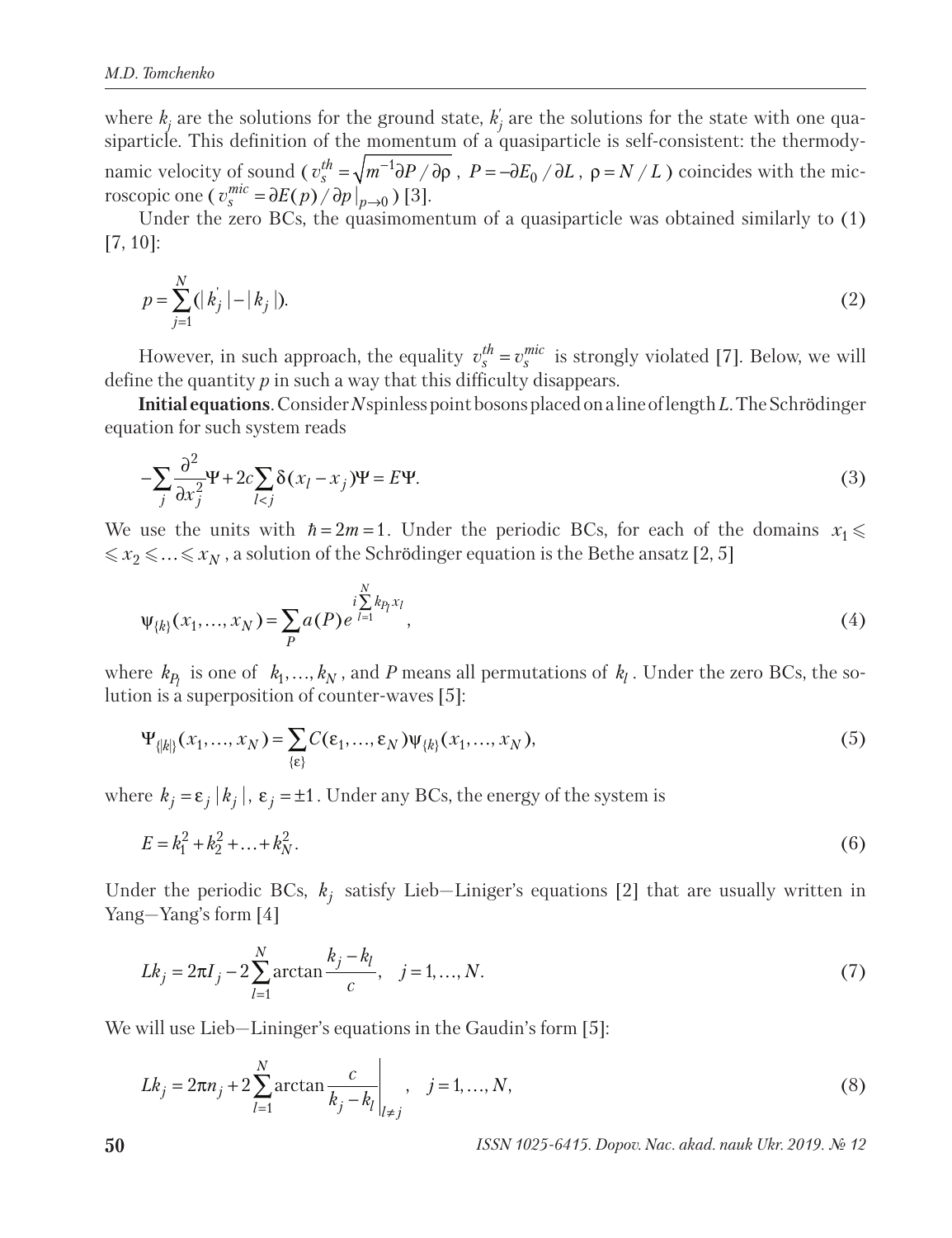where  $n_j$  are integers. For the ground state of the system,  $n_j = 0$  for all  $j = 1, ..., N$ . The systems of equations (7) and (8) are equivalent [5]. In this case,  $I_i = n_i + j - \frac{N+1}{2}$  $j - n_j + j - 2$  $I_i = n_i + j - \frac{N+1}{2}$ .

Under the zero BCs,  $k_j$  satisfy the Gaudin's equations [5]:

$$
L | k_j = \pi n_j + \sum_{l=1}^{N} \left( \arctan \frac{c}{|k_j| - |k_l|} + \arctan \frac{c}{|k_j| + |k_l|} \right) |_{l \neq j}, \quad j = 1, ..., N,
$$
 (9)

where  $n_i$  are integers,  $n_j \ge 1$  [5,11]. The ground state corresponds to  $n_j = 1$  for all *j*. We denote  $ρ = N / L$ ,  $γ = c / ρ$ .

Equations (8) has the unique real solution  $\{k_i\}$  [6], and Eqs. (9) have the unique real solution  $\{|k_j|\}$  [11].

The quasiparticles are commonly described with the help of Yang–Yang's  $I_j$ -numbering (7). Below, we will introduce the quasiparticles with the help of Gaudin's  $n_i$ -numbering (8), (9), since this way is simpler and more physical [12] and allows one to sight the Bose properties of quasiparticles [7]. These two ways of introduction of quasiparticles are equivalent. For example, under the periodic BCs, the "particle"  $\{I_j\} = \left(1 - \frac{N+1}{2}, \ldots, N-1 - \frac{N+1}{2}, N - \frac{N+1}{2} + l\right)$  with the help of the  $n_j$ -numbering is written as  $\{n_j\} = (0, ..., 0, l)$ . In the  $n_j$ -language, the "hole"  ${I_j} = \left(1 - \frac{N+1}{2}, ..., N-2 - \frac{N+1}{2}, N - \frac{N+1}{2}, N+1 - \frac{N+1}{2}\right)$  is  ${n_j} = (0, ..., 0, 1, 1)$ . A way of introduction of quasiparticles with the help of the  $n_j$ -numbering was proposed in [7].

**Definition of the quasimomentum of an elementary excitation**. We now find how the quasimomentum of an elementary excitation can be determined under the zero BCs. Under the periodic BCs, the relation [2]

$$
\sum_{j=1}^{N} \left( -i \frac{\partial}{\partial x_j} \right) \cdot \psi_{\{k\}}(x_1, \dots, x_N) = \left( \sum_{j=1}^{N} k_j \right) \psi_{\{k\}}(x_1, \dots, x_N)
$$
\n(10)

holds in the whole domain  $x_1, ..., x_N \in [0, L]$ . Therefore, the system has the total momentum

$$
P = \sum_{j=1}^{N} k_j,
$$
\n(11)

and the momentum of a quasiparticle is given by formula (1). Under the zero BCs, the relation

$$
\sum_{j=1}^{N} \left( -i \frac{\partial}{\partial x_j} \right) \Psi_{\{|k|\}}(x_1, ..., x_N) = f(|k_1|, ..., |k_N|) \Psi_{\{|k|\}}(x_1, ..., x_N)
$$

is not satisfied. Therefore, the system has no definite momentum. To find the formula for the quasimomentum of an excitation, we use the following property. It is known that the momentum (quasimomentum) of a quasiparticle is quantized by the law  $p_j = \hbar 2\pi j/L$  ( $j = \pm 1, \pm 2, ...$ ) under the periodic BCs [13], and  $p_i = \hbar \pi j/L$  ( $j = 1, 2,...$ ) under the zero BCs [14,15]. Starting from these relations, one can guess the formula for the momentum (quasimomentum).

*ISSN 1025-6415. Допов. Нац. акад. наук Укр. 2019. № 12* **51**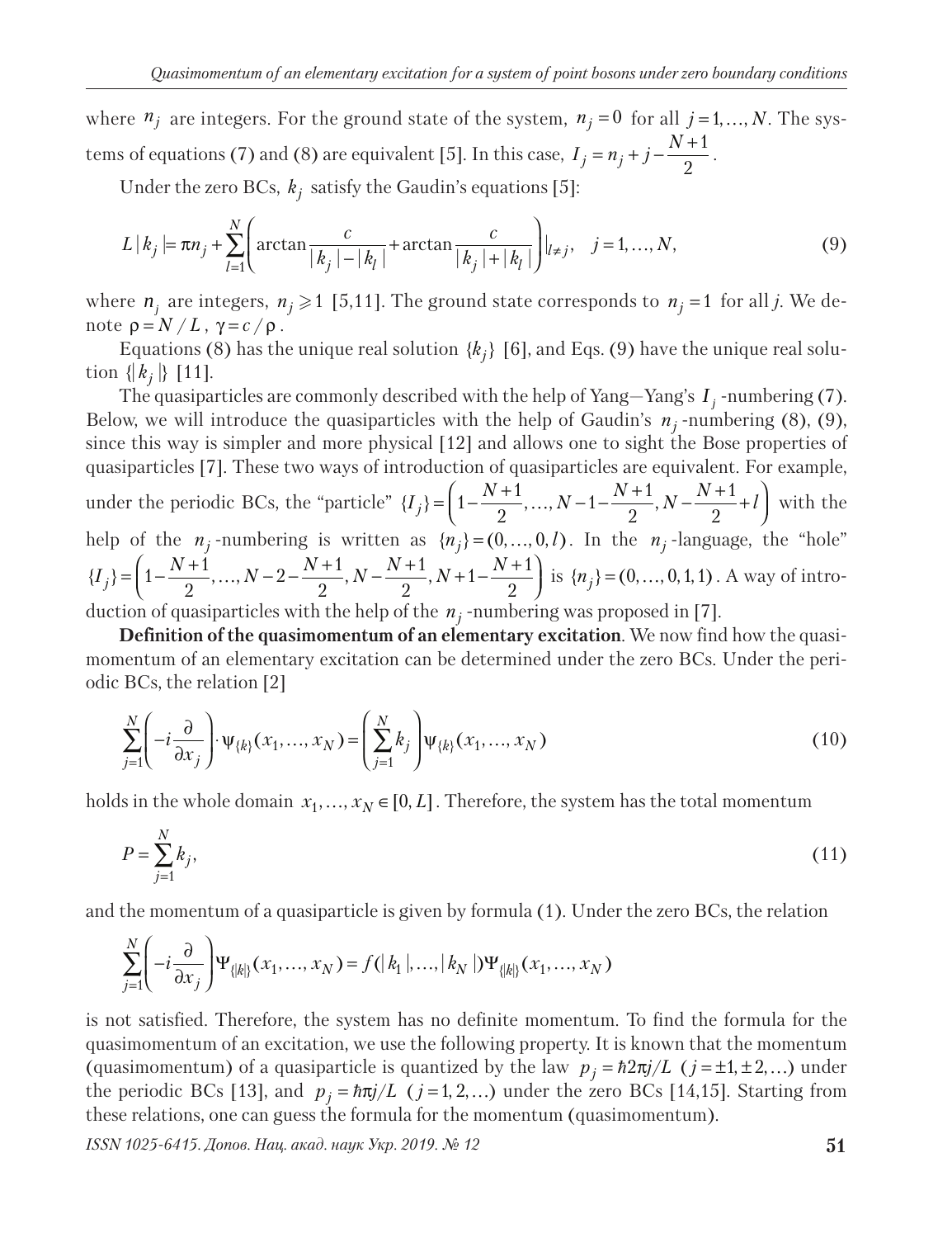Consider a periodic system. Equations (8) yield

$$
\sum_{j=1}^{N} k_j = \frac{2\pi}{L} \sum_{j=1}^{N} n_j.
$$
\n(12)

It is seen that the quantity  $P = \sum_{j=1}^{N} k_j$  is quantized in the same way as the momentum of an ensemble of quasiparticles [13]. Therefore, it is natural to identify *P* with the total momentum of the system (in the reference system, where the center of masses is at rest). We obtain that  $P_0 = \sum_{j=1}^N k_j = 0$  is for the ground state and  $P_1 = \sum_{j=1}^N k_j = 2\pi r\,/\,L$  for the state with one particlelike excitation (  $n_{j\leqslant N-1}\!=\!0$  ,  $\,_{N}\!=\!r\!\neq\!0$  ). The momentum of a particle-like excitation

$$
p = P_1 - P_0 = \sum_{j=1}^{N} (k_j - k_j) = \frac{2\pi n_N}{L} = \frac{2\pi r}{L}
$$
\n(13)

corresponds to formula (1) and to momentum quantization  $p_i = 2\pi j/L$  [13]. We have solved system (8) numerically, found the energies of the ground and excited states, and obtained that the equality  $v_s^{th} = v_s^{mic}$  holds with high accuracy: for  $\rho = 1$ ,  $N = 200, 1000, 5000$  and  $\gamma = 0.1, 1, 10$ , the equality  $v_s^{th} = v_s^{mic}$  holds with an error of  $\leq 0.1$  %. In this case, the error depends strongly on  $\gamma$  and *N*:  $\frac{|v_s^{mic} - v_s^{th}|}{h} \approx \frac{0.01}{N}$ *th s*  $v_s^{mu}$  –  $v$  $v_s^{th}$  *yN*  $\frac{-v_s^{in}}{h}$  =  $\frac{0.01}{\gamma N}$ .

We now consider the system under the zero BCs. Relation (9) yields

$$
\sum_{j=1}^{N} |k_j| = \frac{\pi}{L} \sum_{j=1}^{N} n_j + \frac{1}{L} \sum_{l,j=1}^{N} \arctan \frac{c}{|k_j| + |k_l|} \Big|_{l \neq j}.
$$
\n(14)

Introduce the quantity

$$
P(\{|k_i\}\}) = \sum_{j=1}^{N} |k_j| - \frac{1}{L} \sum_{l,j=1}^{N} \arctan \frac{c}{|k_j| + |k_l|} \bigg|_{l \neq j},\tag{15}
$$

then relations (14) and (15) yield

$$
P(\{|k_i\} ) = \frac{\pi}{L} \sum_{j=1}^{N} n_j.
$$
 (16)

Since *P* is quantized similarly to the quasimomentum of the ensemble of quasiparticles for an interacting system under the zero BCs [15], it is natural to identify *P* with this quasimomentum. It is essential that the quasiparticles are introduced for a system of point bosons in such a way that the total number of quasiparticles is  $\leqslant$ N (the same limitation exists also for a system of nonpoint bosons [12]). This agrees with (16). The smallest quasimomentum of the system corresponds to the ground state:

$$
P_0 = P(n_{j \le N} = 1) = \frac{\pi}{L} \sum_{j=1}^{N} 1 = \frac{\pi N}{L} = \pi \rho.
$$
\n(17)

**52** *ISSN 1025-6415. Dopov. Nac. akad. nauk Ukr. 2019. № 12*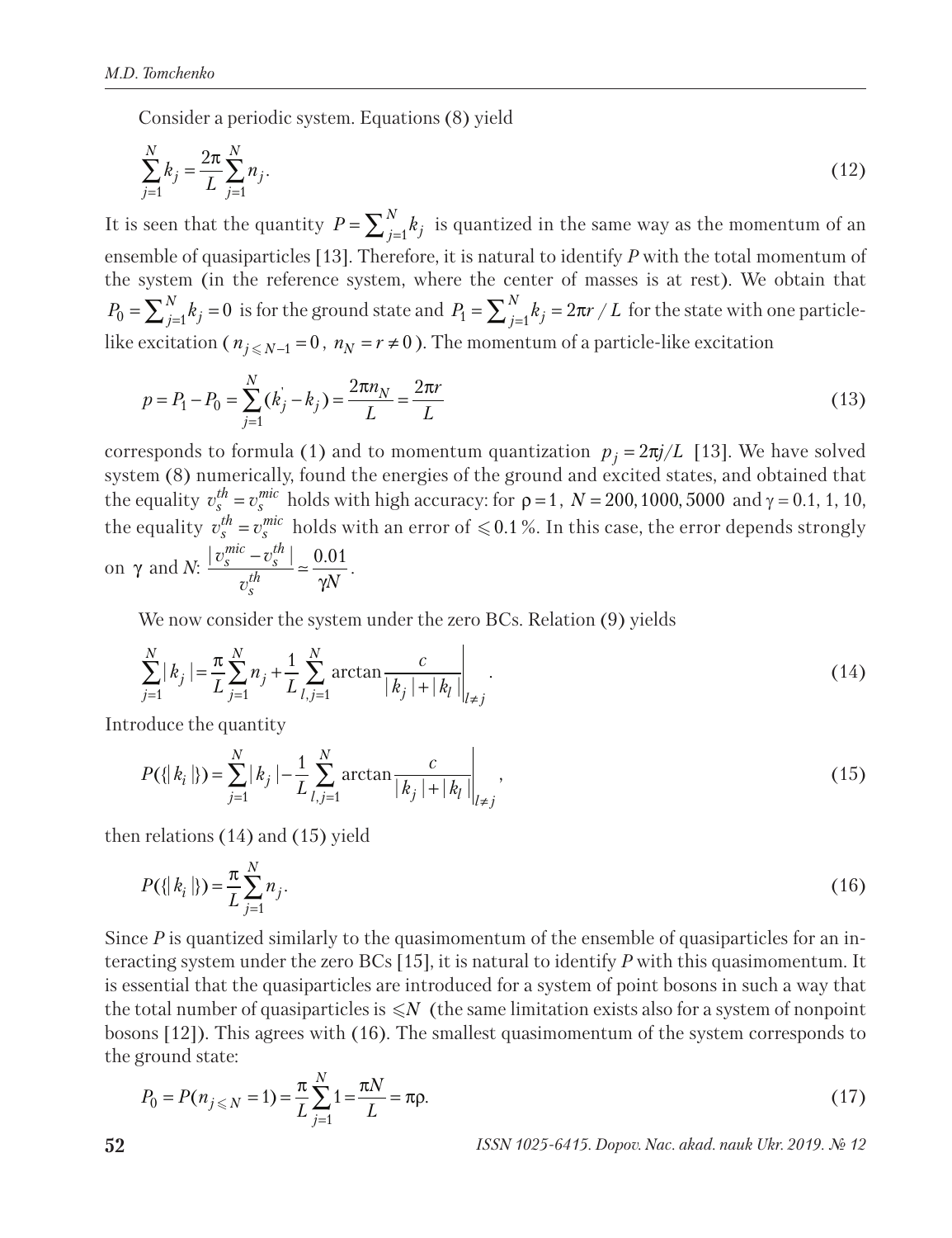The quasimomentum of a particle-like excitation is

$$
p_{r-1} = P(n_{j \le N-1} = 1, n_N = r) - P(n_{j \le N} = 1) =
$$
  
= 
$$
\sum_{j=1}^{N} \left( |k_j| - |k_j| \right) - \frac{1}{L} \sum_{l, j=1}^{N} \left( \arctan \frac{c}{|k_j'| + |k_l'|} - \arctan \frac{c}{|k_j| + |k_l|} \right) |_{l \ne j}
$$
 (18)

where  $\{ |k'_j| \}$  and  $\{ |k_j| \}$  are solutions of Gaudin's equations (9) for the states with one particle-like excitation and without excitations, respectively. Relations (16), (18) yield

$$
p_{r-1} = \pi (r-1)/L \tag{19}
$$

where *r* is equal to the value of  $n<sub>N</sub>$  for the state with one particle-like excitation:  $r = n<sub>N</sub> = 2, 3, 4, ...$ ;  $n_{j \leq N-1} = 1$ . We have obtained the quantity with the required law of quantization:  $p_j = \pi j/L$ [14, 15]. The numerical analysis has shown that the equality  $v_s^{th} = v_s^{mic}$  is satisfied with an error of  $\leq 1\%$  for  $\rho =1$ ;  $\gamma =0.1, 1, 10; N=200, 1000, 5000$ . This error depends on γ and *N* approxi $v_s^{mu}$  –  $v$ 

mately as  $\frac{|v_s^{mic} - v_s^{th}|}{h} \approx \frac{0.5}{\sqrt{2}}$ *th s*  $v_s^{tn}$   $\sqrt{\gamma N}$  $-\frac{v_s^{\mu}}{\sqrt{\gamma}N}$  =  $\frac{0.5}{\sqrt{\gamma}N}$ . In this case, the linearity of the dispersion law requires  $\sqrt{\gamma}N \gg 1$ .

It is significant that, for the zero and periodic BCs, the error disappears as  $N \rightarrow \infty$ . In other words, this error is due to the finiteness of a system (for very large *N,* one more error related to a numerical method should appear). The equality  $v_s^{th} = v_s^{mic}$  must be exact in the thermodynamic limit and may be violated for not large *N*, *L*. Thus, in the thermodynamic limit, our formulae agree with the exact equality  $v_s^{th} = v_s^{mic}$ . Hence, formulae (18) and (19) for the quasimomentum are exact, at least as  $N, L \rightarrow \infty$ .

We note that, for the zero BCs, the error is larger by  $1-2$  orders of magnitude, than in the periodic BCs case. We suppose that this is connected with a nonuniformity of the wave function near boundaries. In particular, for a periodic system, the solution for the ground-state energy  $E_0$ becomes close to Bogoliubov's asymptotic solution  $E_0(N \to \infty)$  [13], if  $N \ge 100$ ; for the zero BCs, this occurs for larger  $N: N \ge 1000$ .

Thus, we have obtained the formula for the quasimomentum of a quasiparticle for the system under the zero BCs. Apparently, quasimomentum (15), (16) corresponds to an accidental integral of motion. It would be of interest to clarify which operator corresponds to quasimomentum (15).

Let us find the dispersion law  $E(p)$  of particle-like excitations for a system under the zero and periodic BCs. Under the zero BCs, we are based on (19), and the formula for the energy of a quasiparticle is [3]

$$
E = \sum_{j=1}^{N} ((k_j)^2 - k_j^2).
$$
 (20)

Under the periodic BCs, we use formulae (13), (20). We find the solutions  $\{k'_j\}$  and  $\{k_j\}$  from Eqs. (8) under the periodic BCs and from Eqs. (9) under the zero BCs. In this case,  $\{\dot{k}'_j\}$  corresponds to the state with one quasiparticle ( $n_{j \leq N-1} = 0$ ,  $n_N = r$  for the periodic BCs and

*ISSN 1025-6415. Допов. Нац. акад. наук Укр. 2019. № 12* **53**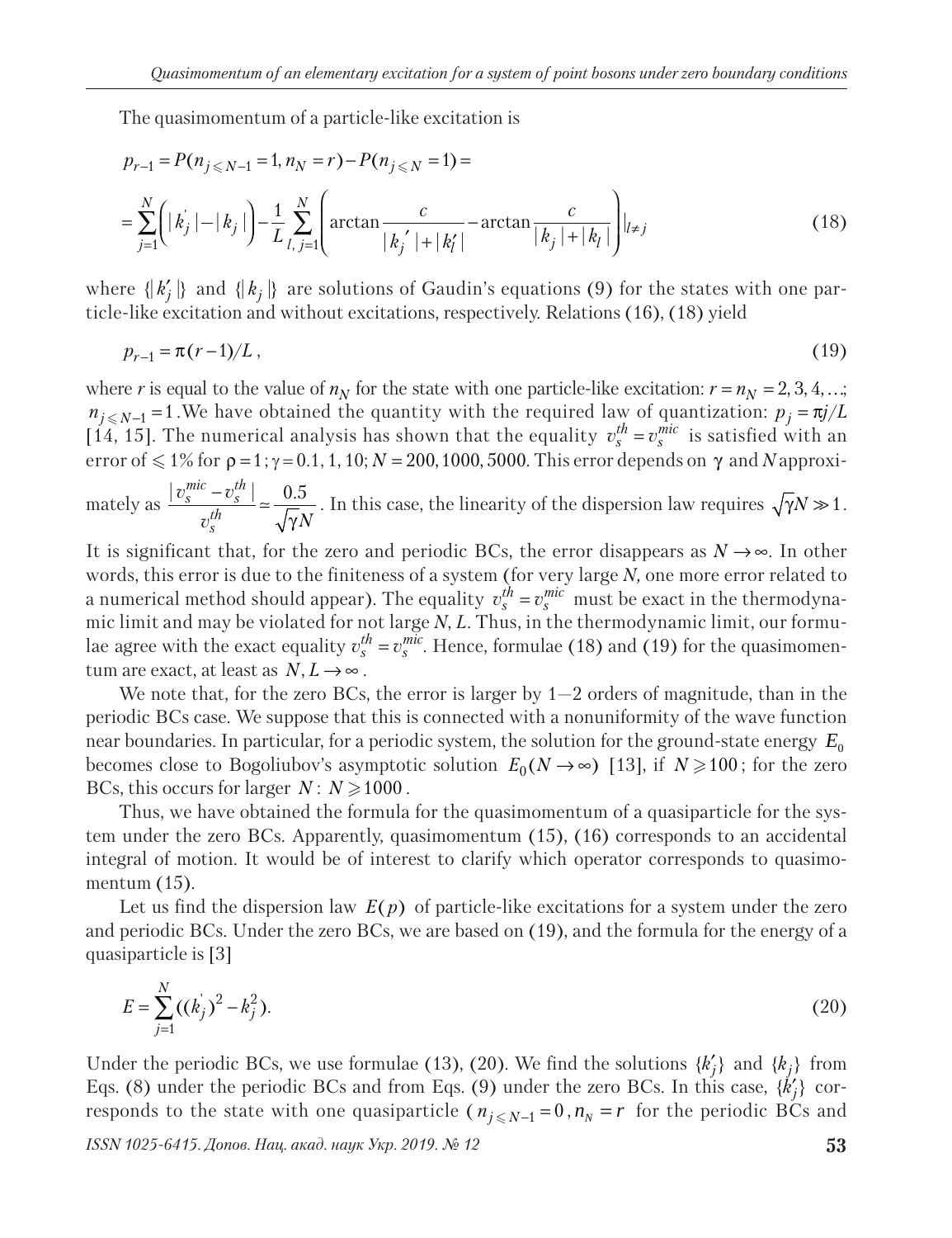

Dispersion curves  $E(p)$  obtained by the numerical solution of Eqs. (8), (9) within the Newton method for  $N = L = 1000$ . 1)  $\gamma = 1$ :  $E(p)$  of particle-like excitations under the periodic BCs (open circles), under the zero BCs (open triangles), and the Bogoliubov law [13]  $E = \sqrt{p^4 + 4\gamma \rho^2 p^2}$ (crosses); 2)  $\gamma = 10$ :  $E(p)$  of particle-like excitations under the periodic BCs (circles), under the zero BCs (triangles), the Bogoliubov law (stars), and Girardeau's law  $[1]$   $E = p^2 + 2\pi\rho |p|$  (squares); 3)  $\gamma = 1.725$ :  $E(p)$  of hole-like excitations under the periodic (open diamonds) and zero (diamonds) BCs

 $n_{j \leq N-1} = 1$ ,  $n_N = r > 1$  for the zero BCs), whereas  $\{k_j\}$  corresponds to the ground state ( $n_{j \leq N} = 0$ for the periodic BCs and  $n_{j \le N}$  = 1 for the zero BCs). We have solved Eqs. (8), (9) numerically and determined the dispersion law  $E(p)$  for the zero and periodic BCs. As is seen from Figure, the dispersion laws  $E(p)$  under the periodic and zero BCs *coincide*. The numerical solution of systems (8) and (9) indicates that the ground-state energy ( $E_0$ ) under the zero BCs exceeds  $E_0$ under the periodic BCs by only a small surface contribution  $\Delta E_0 \sim E_0 / N$  [7]. For interacting nonpoint bosons, the picture is similar: at any repulsive interatomic potential, the values of  $E_0$ and  $E(p)$  of a 1D system under the zero BCs [15] coincide with  $E_0$  and  $E(p)$  of a periodic system [13]. Moreover, for a 1D system of interacting bosons, it was found in the harmonic-fluid approximation that the sound velocity is identical under the periodic and zero BCs [14].

We have also calculated the dispersion law of hole-like excitations. It is seen from Figure that the dispersion law is the same under the zero and periodic BCs. Visually, it coincides with the dispersion law of holes obtained by Lieb [3]. Under the zero BCs, holes correspond to the states with the following quantum numbers  $n_j$ :  $n_{1 \le j \le l} = 1$ ,  $n_{l < j \le N} = 2$ , where  $l = 0, 1, ..., N - 2$ . Under the periodic BCs, holes are the states with  $n_{1 \le j \le l} = 0$ ,  $n_{l \le j \le N} = 1$  ( $l = 0, 1, ..., N - 2$ ) and the states with  $n_{1 \le j \le k} = -1$ ,  $n_{k < j \le N} = 0$   $(k = 2, 3, ..., N)$ . Formula (16) implies that the quasimomentum of a hole under the zero BCs is  $p = \pi (N-l)/L$ ; the largest quasimomentum is  $p = \pi N/L = \pi \rho$ . Under the periodic BCs, the hole has momentum (1), (12), which takes values from  $p = -2\pi \rho$  to  $p = 2\pi\rho$ . Note that, as shown in work [12], a hole is a set of interacting particle-like excitations.

We note that the formulae for the quasimomentum and the solutions for the dispersion laws, obtained above under the zero BCs, are new results.

Interestingly, the dispersion law of particle-like excitations (see Figure) differs at  $\gamma = 1$ from the Bogoliubov law only by 5 %. In this case, the available criterion of applicability of the Bogoliubov model in the 1D case for the zero and periodic BCs is as follows (at  $T = 0$  ) [15]:

$$
\frac{\sqrt{\gamma}}{2\pi} \ln \frac{N\sqrt{\gamma}}{\pi} \ll 1. \tag{21}
$$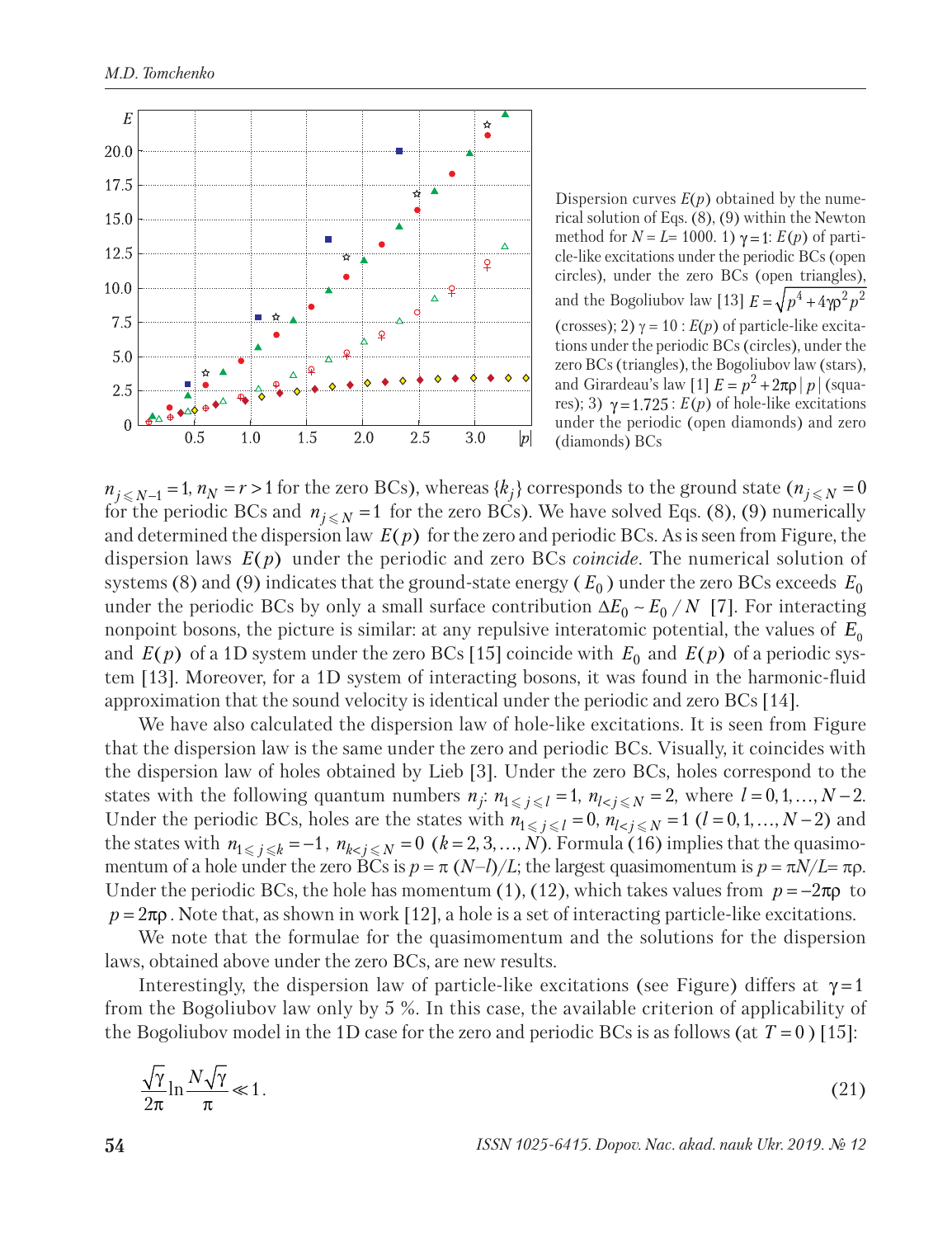According to (21), it should be  $\gamma \rightarrow 0$  as  $N \rightarrow \infty$ . But the solutions  $E_0$  and  $E(p)$  for point bosons are close to the Bogoliubov solutions even at  $N \rightarrow \infty$ ,  $\gamma \sim 1$  (as for the periodic BCs, see [2, 3]; for the zero BCs, it was found [7] that the solutions  $E_0$  and  $E(p)$  obtained in the limit *N* → ∞ coincide (with an error of 1 %) with  $E_0$  and  $E(p)$  found by directly numerically solving Eqs. (9) at *N* =1000; therefore, the dispersion law  $E(p)|_{N\to\infty}$  coincides with the above-found one  $E(p)|_{N\to 1000}$  and is close to the Bogoliubov law, if  $\gamma \leq 1$ ). We remark that the dispersion law for  $\gamma = 10$  (see Figure) is closer to the Bogoliubov law, than to Girardeau's one. Though it would be expected the contrary, since Girardeau's formula is exact at  $\gamma = +\infty$ , whereas the Bogoliubov formula loses its meaning at such γ . The reason for the applicability of the Bogoliubov solutions at not small  $\gamma$  is yet unclear.

It was obtained [7] that the dispersion laws of particle-like excitations under the zero and periodic BCs are strongly different. However, this difference is unphysical: it arose because, under the zero BCs, formula (2) was used instead of formula (18).

The question is how can one measure the dispersion law in a system under the zero BCs? Apparently, this can be made with the help of an ordinary scattering. But we do not know how to pass from Gaudin's wave function (5) to a localized wave package with a definite momentum.

*The present work was partially supported by the Program of Fundamental Research of the Department of Physics and Astronomy of the National Academy of Sciences of Ukraine (project No. 0117U000240).*

### REFERENCES

- 1. Girardeau, M. (1960). Relationship between systems of impenetrable bosons and fermions in one dimension. J. Math. Phys. (N.Y.), 1, Iss. 6, pp. 516-523. https://doi.org/10.1063/1.1703687
- 2. Lieb, E. H. & Liniger, W. (1963). Exact analysis of an interacting Bose gas. I. The general solution and the ground state. Phys. Rev., 130, Iss. 4, pp. 1605-1616. https://doi.org/10.1103/PhysRev.130.1605
- 3. Lieb, E. H. (1963). Exact analysis of an interacting Bose gas. II. The excitation spectrum. Phys. Rev., 130, Iss. 4, pp. 1616-1624. https://doi.org/10.1103/PhysRev.130.1616
- 4. Yang, C. N. & Yang, C. P. (1969). Thermodynamics of a one-dimensional system of bosons with repulsive delta-function interaction. J. Math. Phys. (N.Y.), 10, Iss. 7, pp. 1115-1122. https://doi.org/10.1063/1.1664947
- 5. Gaudin, M. (1971). Boundary energy of a Bose gas in one dimension. Phys. Rev. A, 4, Iss. 1, pp. 386-394. https://doi.org/10.1103/PhysRevA.4.386
- 6. Takahashi, M. (1999). Thermodynamics of One-Dimensional Solvable Models. Cambridge: Cambridge Univ. Press.
- 7. Tomchenko, M. (2015). Point bosons in a one-dimensional box: the ground state, excitations and thermodynamics. J. Phys. A: Math. Theor., 48, No. 36, 365003. https://doi.org/10.1088/1751-8113/48/36/365003
- 8. Batchelor, M. T., Bortz, M., Guan X. W. & Oelkers, N. (2006). Collective dispersion relations for the one-dimensional interacting two-component Bose and Fermi gases. J. Stat. Mech., No. 3, P03016. https://doi. org/10.1088/1742-5468/2006/03/P03016
- 9. Lang, G., Hekking, F. & Minguzzi, A. (2017). Ground-state energy and excitation spectrum of the Lieb— Liniger model: accurate analytical results and conjectures about the exact solution. Sci. Post. Phys., 3, Iss. 1, 003. https://doi.org/10.21468/SciPostPhys.3.1.003
- 10. Gu, S.J., Li, Y.Q. & Ying, Z.J. (2001). Trapped interacting two-component bosons in one dimension. J. Phys. A: Math. Gen., 34, No. 42, pp. 8995-9008. https://doi.org/10.1088/0305-4470/34/42/317
- 11. Tomchenko, M. (2017). Uniqueness of the solution of the Gaudin's equations, which describe a one-dimensional system of point bosons with zero boundary conditions. J. Phys. A: Math. Theor., 50, No. 5, 055203. https://doi.org/10.1088/1751-8121/aa5197

*ISSN 1025-6415. Допов. Нац. акад. наук Укр. 2019. № 12* **55**